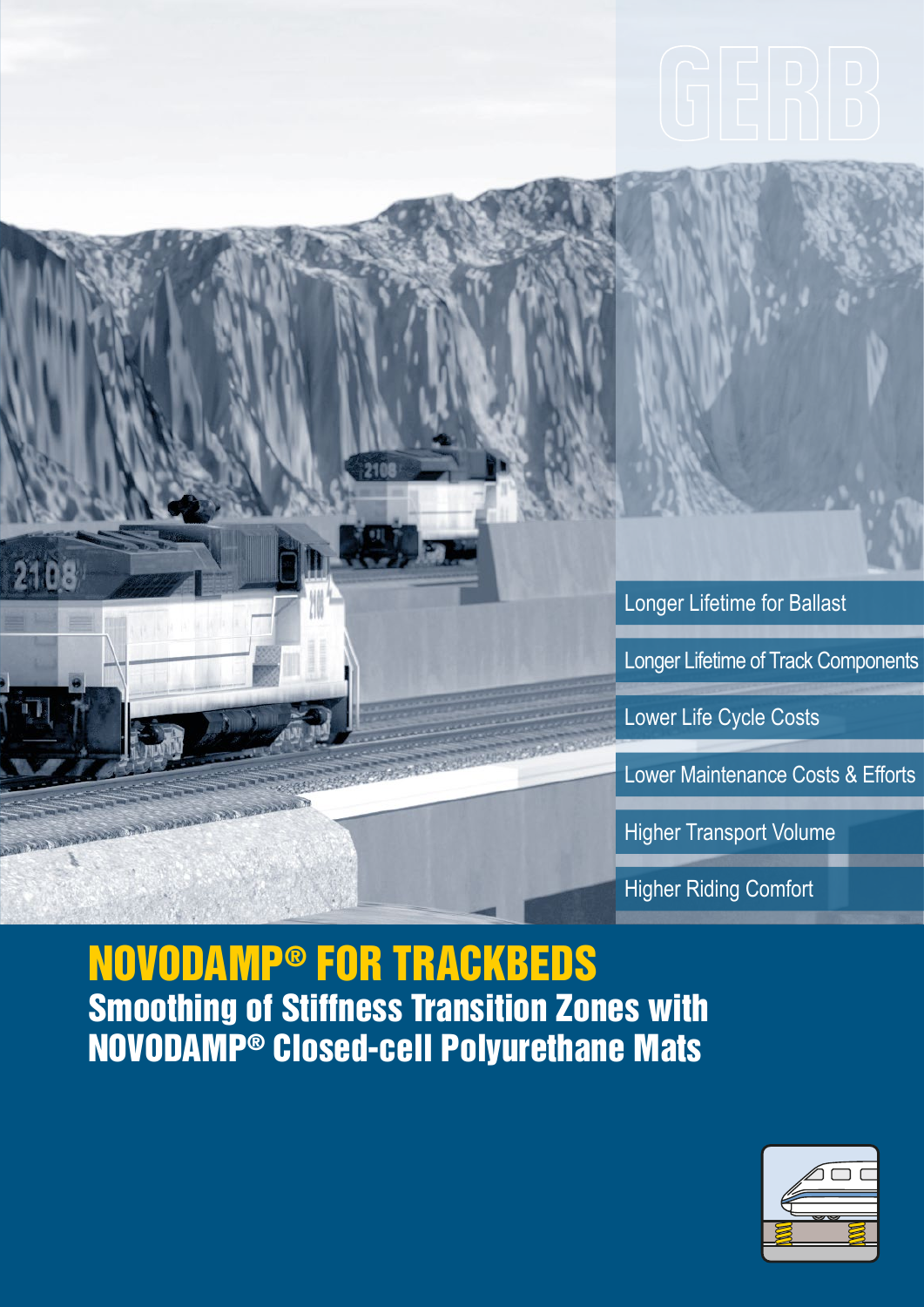## SUDDEN CHANGES IN TRACK STIFFNESS AT TRANSITION ZONES

One of the basic challenges in fields of rail traffic is maintaining the railway infrastructure. Especially the zones with different substructures, like at the transition from ballasted to slab tracks or vice versa are challenging. They occur at superstructures, like bridges, tunnels, or culverts – there's probably no railway line without any stiffness transition zones.

So, for instance, the bedding modulus respectively the elasticity of the supporting structure of the free track is significantly lower than the stiffness of a viaduct rigid slab track. Moreover, the reference design of Railways Application DIN EN 16432 demands, that no sudden changes in track stiffness occur at the transition.

Stiffness transition zones cause frequent need for conducting additional maintenance and reconstruction effort. In consequence, high direct and indirect costs and work expenditures must be expected. These costs are many times higher than for normal tracks. Other consequences are lower safety, lower comfort, and the reduction of track capacity as well as of traffic continuity in rail services. The most common problems are the degradation of ballast and track components, like clamps, clips, reels, and sleepers, as well as the rail deformation. And the main reason for all those problems is a sudden change of the elasticity.

In every vibration isolation system stiffness transition is already considered as standard – in the field of track construction special application areas become relevant, such as bridges / viaducts, tunnels, culverts, track switches (turnouts, railway stations.



# SUBWAY LINE 5 | NOVODAMP® MAT MSS

**CHINA** 

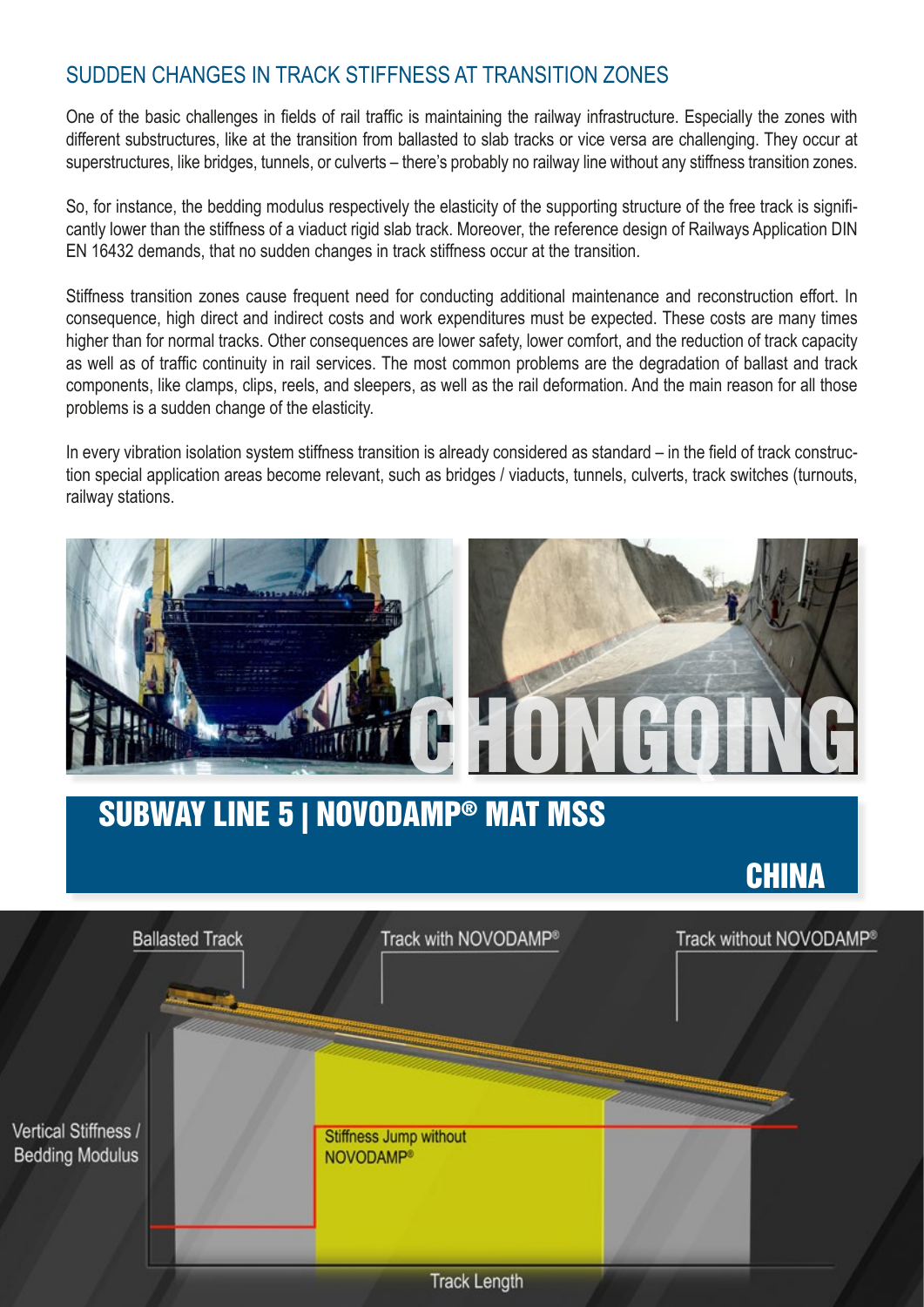## GERB SOLUTION FOR ALIGNMENT & SMOOTHING OF STIFFNESS TRANSITION ZONES

The main idea of the GERB solution is to compensate the sudden change of the stiffness and track elasticity. For an aligned and smooth transition, the high difference in stiffness and vertical displacement is overcome gradually, step-by-step. This leads to a clear reduction of this difference.

GERB provides a solution with NOVODAMP® Closed-cell Polyurethane: With it, GERB controls the elasticity of your track. After analyzing your special stiffness transition zone situation, the GERB experts select the optimal mat collection out of a rich portfolio of closed-cell polyurethane full-surface mats for you – for ballasted tracks and rigit slab tacks – in line with

DIN EN 16432. And as GERB provides the complete package, the engineers support with words and deeds through the whole process.

Advantages of NOVODAMP® Mats for Stiffness Transition Zones

- + Closed cell polyurethane
- + Mechanical loss factors of max. 0.1
- $+$  High load capacity up to 650 tons/m<sup>2</sup>
- + Very low creeping
- + Fatigue safe
- + High resistance to aging
- $+$  Extremely low water absorption (0 10 %)

### **+ BENEFITS**

- + Longer lifetime for ballast (due to less crushing on contact of ballast and bridge deck and less subsidence)
- + Longer lifetime of track components (clamps, clips, reels, and sleepers – due to less hardening of ballast layer)
- + Lower life cycle costs
- + Lower maintenance costs & efforts
- + Higher transport volume
- + Higher riding comfort (track capacity and traffic continuity)



# SRT DOUBLE TRACK | BALLASTED TRACK AT TRANSITION ZONES (BRIDGE / APPROACH SLAB)

# THAILAND

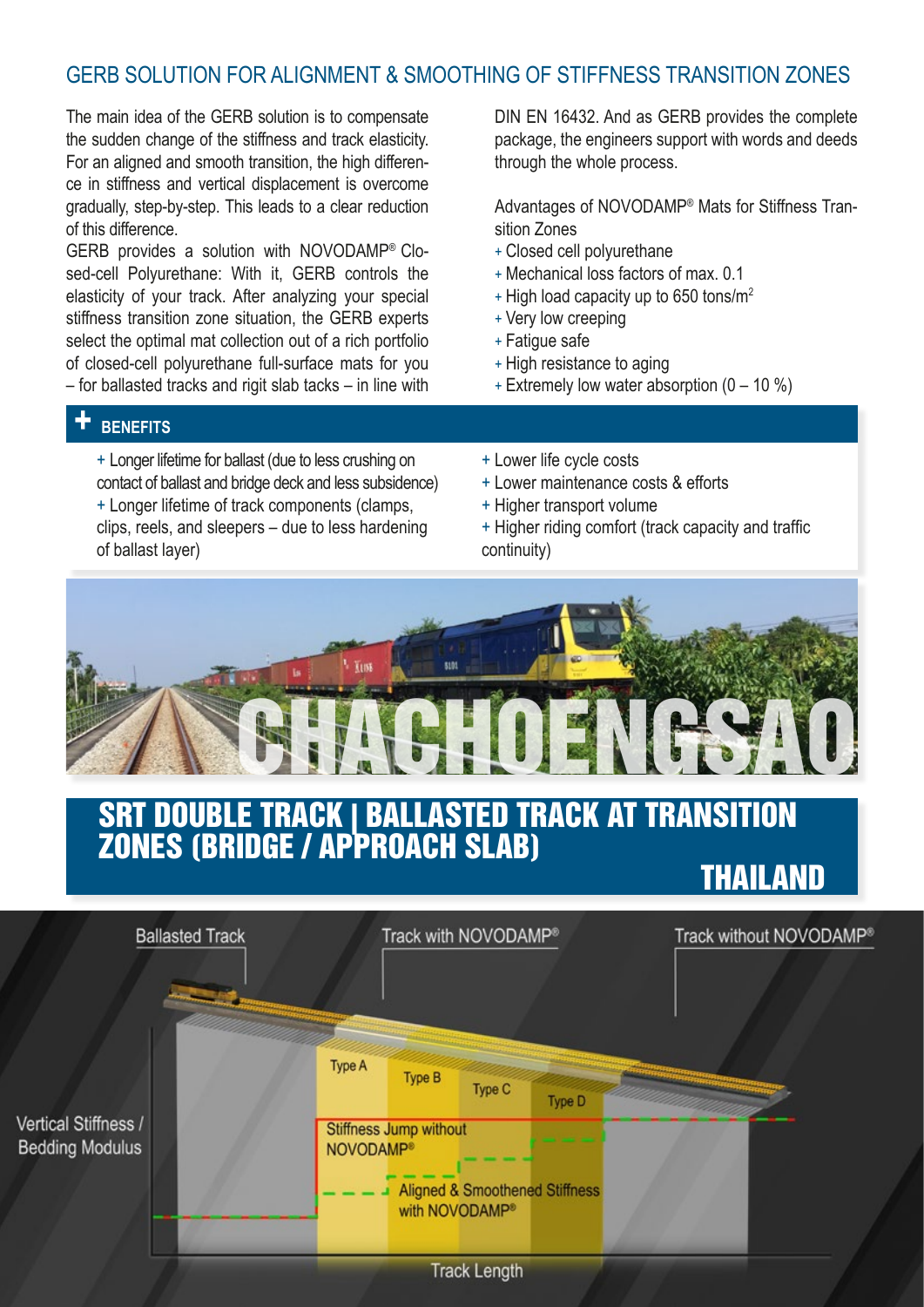### **+ RAIL TRANSPORT SYSTEMS**

- + Heavy haul
- + High speed
- + Trams
- + Subways
- + Mass urban transit
- + Magnetic levitation

#### **+ GERB SERVICES & CONSULTING**

- + Technical consulting, Measurement & Tests
- + Research & Development
- + Engineering
- + Mounting, Installation & Supervising
- + Quality Management

### About GERB

GERB is committed to the isolation and reduction of vibrations. The fundamental objective of the company group is to protect people, buildings and facilities from vibrations, shocks, dynamic load transmission, and structure-borne noise and to solve settlement problems, whether caused by people, machines, wind, earthquakes, environmental or natural disasters or other influences. It's about improving living, labor and comfort - for the GERB industry sectors and respective application areas:

MANUFACTURING, INDUSTRY & ENERGY (Metal Forming, Industrial Machinery, Power Generation)

ARCHITECTURE & CONSTRUCTION (Buildings & Extensions, Structures)

TRANSPORTATION & INFRASTRUCTURE (Rail Tracks, Shipbuilding)

They are flanked by the GERB Special Applications Earthquake / Seismic Protection, Pipework Damping, Tuned Mass Damping (TMD), Microseismic Isolation, and Restoring & Upgrade.

With the onset of the machine age – the first industrial revolution – the need for protection against noise and vibration had arisen. That's why, in 1908, a young German engineer, named William Gerb, developed an innovative solution by installing vibration intense machines on spring elements. In subsequent years, this founding idea of the GERB company group was continually developed further – together with machine manufacturers, engineers and architects – and thus numerous new solutions of dynamic problems were made available.

The GERB list of superlative project references is long: If thinking about the elastic support of remarkable machines, such as the largest steam turbines/generators, forging screw presses, and forging hammers in the world, the vibration isolation of hundrets of buildings, long-span and slender structures, amongst them, the tuned-mass damping of skyscrapers, like the Burj Al Arab and the steel spring support of the concert halls of the Hamburg Elbphilharmonie, or the elastic support of hundrets of kilometers of rail track, like the Crossrail London, the Tokyo subway, or the Miami Brightline.

GERB designs and supplies vibration control systems within the GERB Product Proups Helical Steel Springs, viscous fluid Dampers (Viscodampers®), Tuned Mass Dampers (TMD), NOVODAMP® Closed-cell Polyurethane, and Combined & System Solutions as well as Tailor-made/Customized Solutions. And finally, the clients profit from further GERB Services & Consulting: Technical Consulting, Measurement & Tests, Research & Development, Engineering, Mounting, Installation & Supervising and – of course – Quality Management.

The company's global headquarters resides in Berlin. Worldwide, the GERB group operates subsidiaries at numerous locations, has several hundred employees, and is supported by other partners.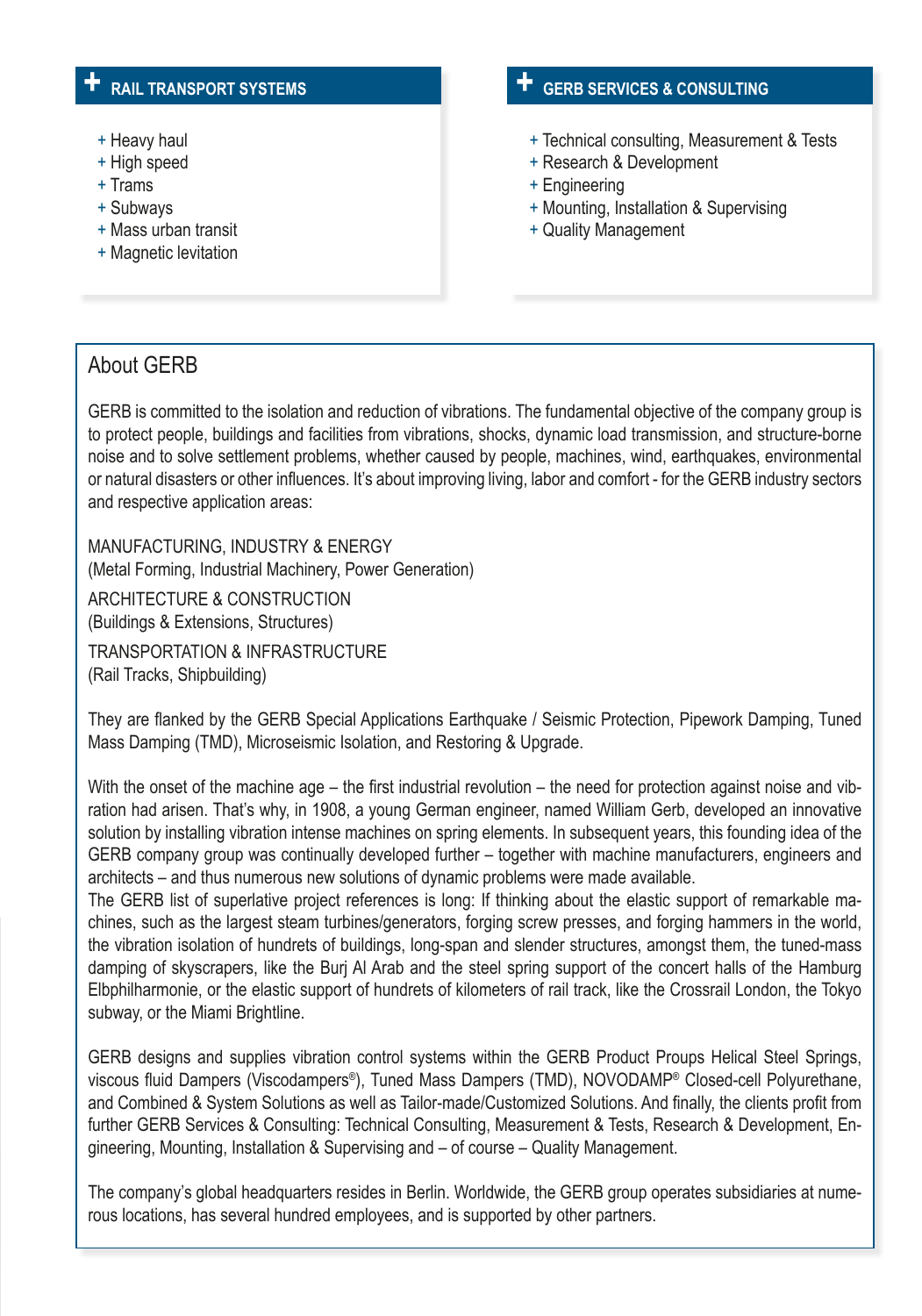#### **REFERENCES**

Worldwide, more than 250 projects and over 700 km plain track – ranging from light rail tramways to high speed lines – isolated with

+++

GERB Helical Steel Spring Elements and/or GERB NOVODAMP® Closed-cell Polyurethane

Argentina – Brazil – Canada – Germany – India – Japan – Korea – Mexico – Norway – Russia – Singapore – Switzerland – Taiwan – Thailand – UK – USA

Completed Installation of NOVODAMP® Full-surface Mats for Stiffness Transition Zones